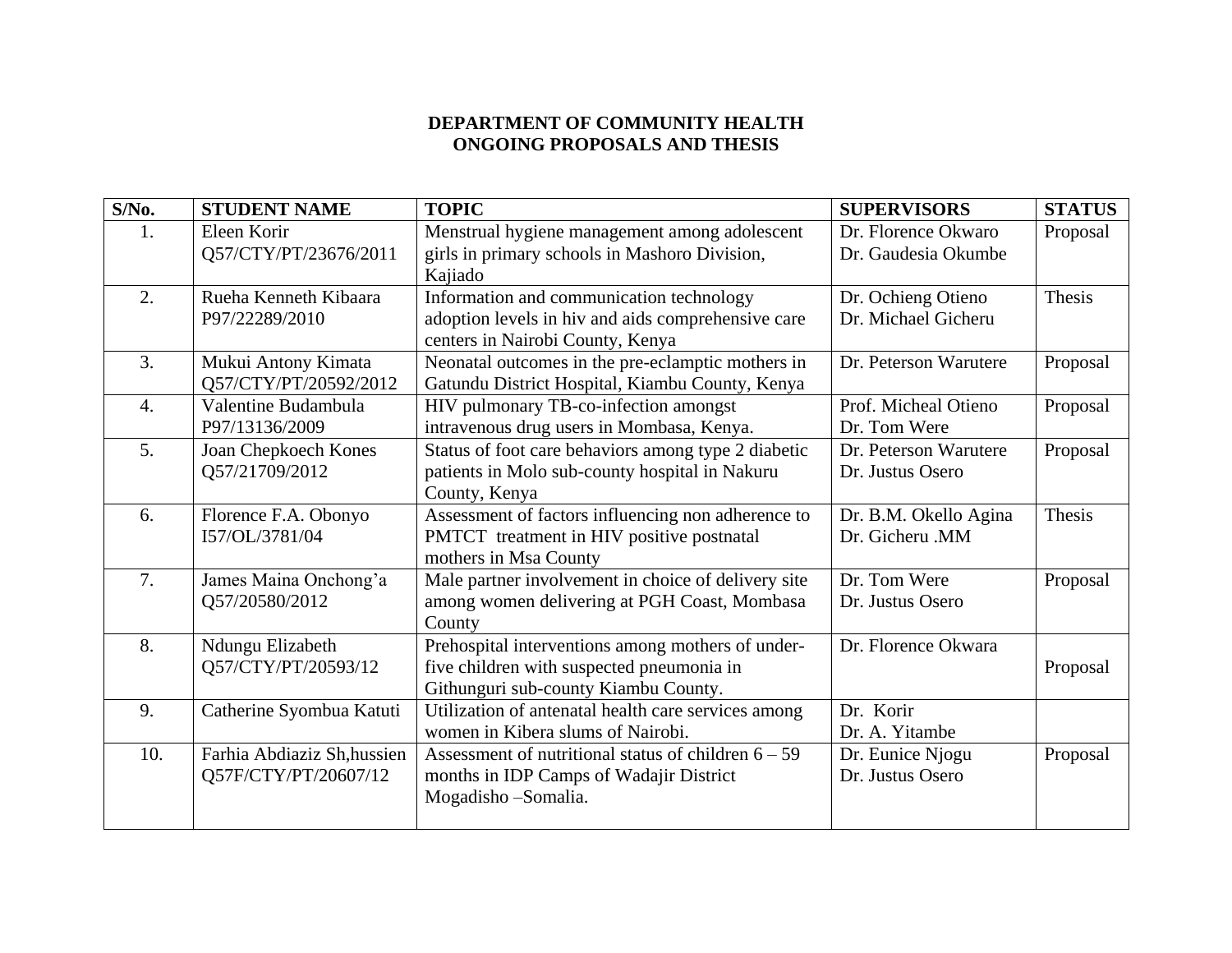| 11. | Theresa M.A.Odero<br>P97/21137/2010<br>PhD        | Contraceptive uptake and adherence among Post<br>Abortion Care women in Kisumu county Kenya.                                                                                                                 | Prof. E. Kabiru<br>Dr. J. Osur<br>Dr. Elisabeth Faxelid | Thesis   |
|-----|---------------------------------------------------|--------------------------------------------------------------------------------------------------------------------------------------------------------------------------------------------------------------|---------------------------------------------------------|----------|
| 12. | Josephat Gachoka Kiongo<br>Q140/CTY/PT/22446/2012 | Disaster mitigation<br>preparedness<br>and<br>among<br>members of staff at Kenyatta National Hospital,<br>Nairobi County in Kenya.                                                                           | Dr. Andrea Yitambe<br>Dr. Justus Osero                  | Proposal |
| 13. | Annah M. Kyalo<br>Q57/21919/2012                  | Female condom uptake and acceptability among<br>female university students in Nairobi County,                                                                                                                | Dr. J. Osero<br>Dr. A. Gatuguta                         | Proposal |
| 14. | Esther Njeri Kamau<br>P140/CTY/PT/21228           | Cost and quality of Health care services provided to<br>urban Refugees through in-house and out sourced<br>Health facilities in Nairobi, Kenya.                                                              | Dr. Julius Korir<br>Dr. A. Yitambe                      | Thesis   |
| 15. | Joyce Chepkirui Kirui<br>Q97/23612/2012           | Utilization of M-Health technologies to improve<br>treatment compliance among Tuberculosis patients<br>in Kisumu, Siaya and Homabay counties of the<br>Nyanza North Tuberculosis Control region of<br>Kenya. | Dr. George Otieno<br>Dr. Daniel Muthee                  | Proposal |
| 16. | Irene Mugure Mugo<br>Q57/23711/2011               | Adherence to nutritional guidelines in Management<br>of type 2 Diabetes Mellitus among Diabetic patients<br>Attending Rift Valley PGH, Nakuru County                                                         | Dr. Eunice Njogu<br>Dr. Justus Osero                    | Proposal |
| 17. | Valentine Budambula<br>P97/13136/2009             | <b>HIV</b><br>TB-co-infection<br>pulmonary<br>amongst<br>intravenous drug users in Mombasa, Kenya.                                                                                                           | Prof. Micheal Otieno<br>Dr. Tom Were                    | Thesis   |
| 18. | Kibaara<br>Rueha Kenneth<br>P97/22289/2010        | technology<br>and<br>Information<br>communication<br>adoption levels in hiv and aids comprehensive care<br>centers in Nairobi County, Kenya                                                                  | Dr. Ochieng Otieno<br>Dr. Michael Gicheru               | Thesis   |
| 19. | Daniel<br>M.<br>Mura<br>Q140/CTY/PT/22994/2011    | A standardization model for staffing among medical<br>doctors at Kenyatta National Hospital and Aga Khan<br>University Hospital, Nairobi County.                                                             | Dr. Andrea Yitambe<br>Dr. G. Ofafa                      | Proposal |
| 20. | Rabera Omache<br>Stella<br>Q140/CTY/PT/21173/2012 | Quality of work life among resident doctors working<br>in Kenyatta National Hospital.                                                                                                                        | Dr. Andrea Yitambe<br>Dr. Julius Korir                  | Proposal |
| 21. | Said<br>Tukale<br>Ayan<br>Q57F/CTY/PT/20599/2010  | Assessment of the progress and trends of practice of<br>female genital mutilation in Wardhigley District,<br>Mogadishu Somalia.                                                                              | Dr. Pacific Okemwa<br>Dr. Isaac Mwanzo                  | Proposal |
| 22. | Esther<br>Njeri<br>Kamau                          | Cost and quality of healthcare services provided to   Dr. Julius Korin                                                                                                                                       |                                                         | Thesis   |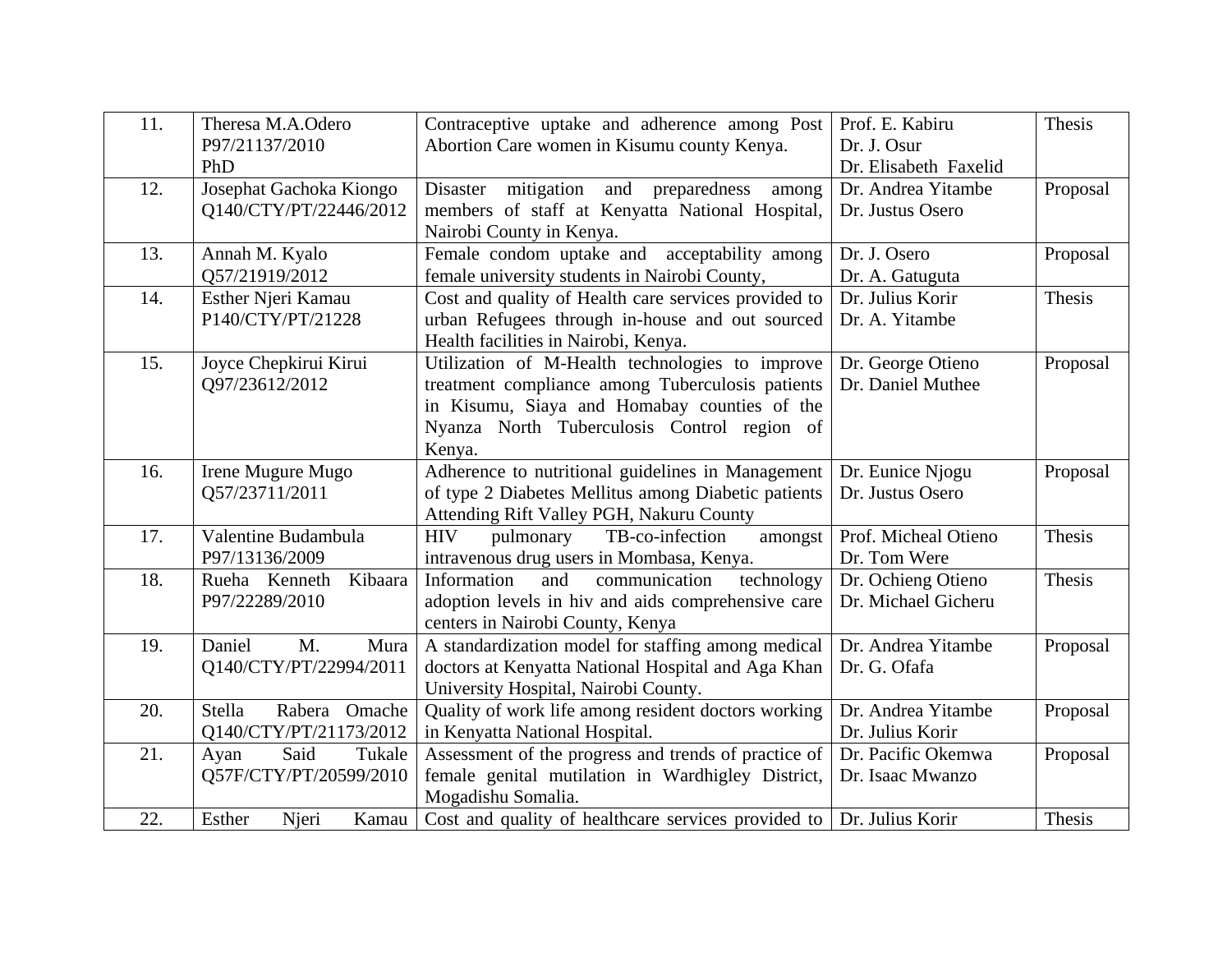|     | P140/CTY/PT/21228/2010                            | Urban Refugees through in house and outsourcing<br>health facilities in Nairobi Kenya.                                                    | Dr. Andrea Yitambe                                     |          |
|-----|---------------------------------------------------|-------------------------------------------------------------------------------------------------------------------------------------------|--------------------------------------------------------|----------|
| 23. | Benjamin Makau Matheka                            | Effects of doctors high turnover on healthcare<br>service delivery at Machakos Level Five hospital,<br>Machakos County, Kenya.            | Dr. Adrea Yitambe<br>Dr. Mary Gorrety Ofafa            |          |
| 24. | Sabla Abduba<br>Q57/CTY/PT/30570/2012             | Accessibility of anal cleaning materials for public<br>primary school pupils in Kajiado North Sub County                                  | Prof. Augustine Afullo<br>Prof. M. Karama              | Proposal |
| 25. | Joan Chepkoech<br>Kones<br>Q57/21709/2012         | Status of foot care behaviors among type 2 diabetic<br>patients in Molo sub-county hospital in Nakuru<br>County, Kenya                    | Dr. Peterson Warutere<br>Dr. Justus Osero              | Proposal |
| 26. | Mutitu<br>Njiru<br>Daisy<br>Q57/20583/2012        | Quality of household drinking water in Mbeere<br>South Sub County, Embu County                                                            | Dr. J.M. Nyamari<br>Dr. George O. Ochieng              | Proposal |
| 27. | Mwikali<br>Pius<br>Irene<br>Q57/CTY/PT/20610/12   | Accessibility to health care services by deaf people<br>in Nairobi County.                                                                | Dr. Justus O.S. Osero<br>Dr. Beatrice Bunyasi<br>Awori | Proposal |
| 28. | Consolate Awuor<br>Okoth<br>P57/PT/13600/2009     | Utilization of skilled birth attendants among women<br>in Central Division, Kajiado Kenya.                                                | Dr. George Ochieng<br>Dr. Eunice Njogu                 | Thesis   |
| 29. | Purity Mburugu<br>Q57/23718/2011                  | State of treatment compliance among hypertensive<br>patients attending public county hospitals in Nairobi<br>County, Kenya.               | Dr. Justus Osero<br>Dr. Peterson Warutere              | Proposal |
| 30. | Daniel N. Onsate<br>I57/6031/2003 0726 861<br>910 | Factors influencing utilization of insecticide treated<br>nets by the malaria vulnerable groups in Gucha<br>District, Kisii County, Kenya | Dr. Isaac Mwanzo<br>Prof. Michael F. Otieno            |          |
| 31. | Muriira Joseph Stephen<br>P5712170/2009           | Assessment of human dog-bites incident and factors<br>associated with human rabies in Tigania District,<br>Meru County, Kenya.            | Prof. Joseph Ngeranwa<br>Prof. Philip M. Kitalo        | Thesis   |
| 32. | Florence F.A. Obonyo<br>I57/OL/3781/04            | Assessment of factors influencing non adherence to<br>PMTCT treatment in HIV positive postnatal<br>mothers in Msa County                  | Dr. B.M. Okello Agina<br>Dr. Gicheru .MM               |          |
| 33. | Obura O. Chalton<br>P140/CTY/20115/2010           | Compliance to public health act by hotel enterprises<br>and its effect on health management practices in<br>Bungoma County, Kenya.        | Dr. Andrea Yitambe<br>Dr. Otieno George<br>Ochieng     | Thesis   |
| 34. | Joseph M. Muthoni                                 | Preconception care practice in pregnant HIV-                                                                                              | Dr. Harun Kimani                                       | Proposal |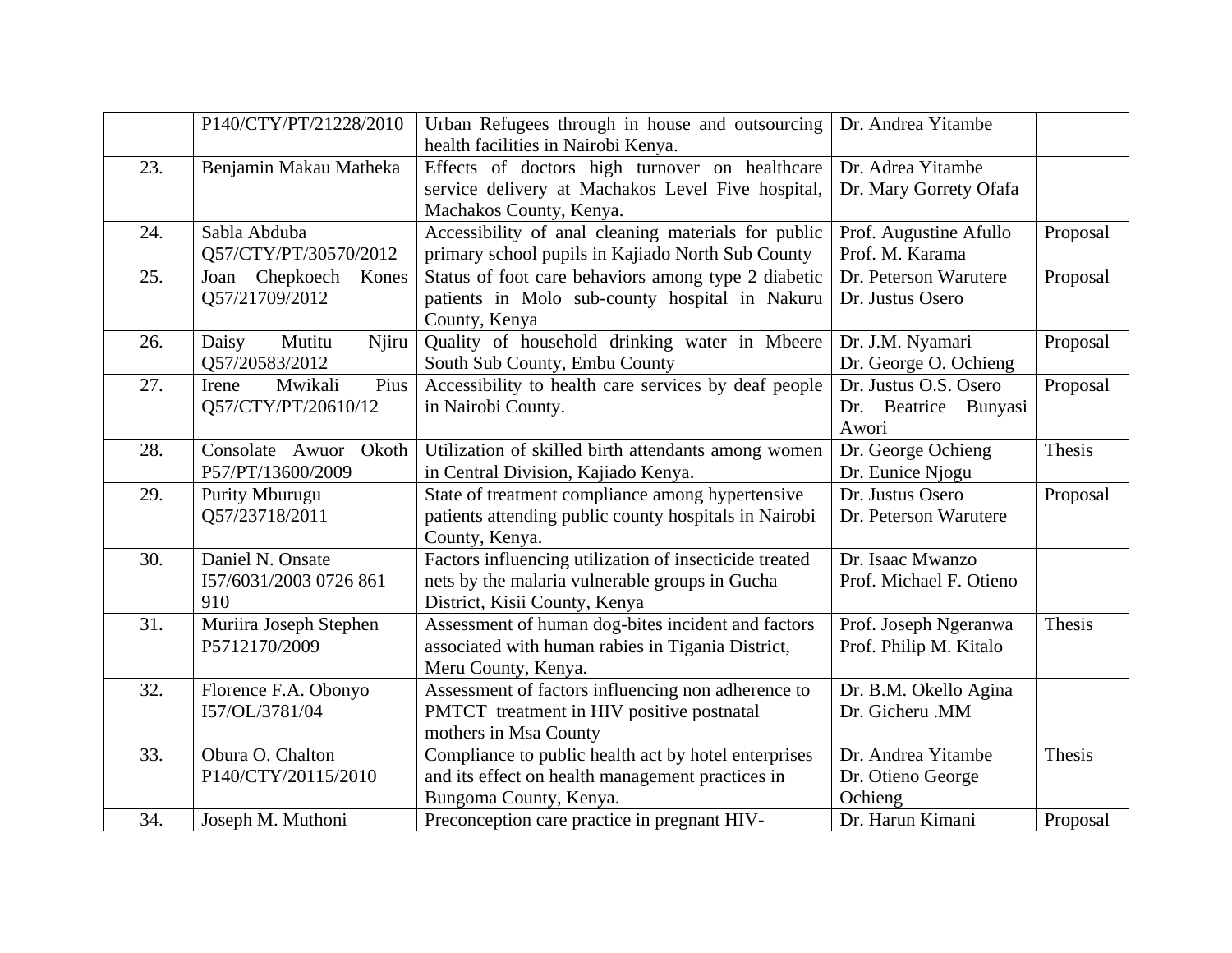|     | Q57/CTY/PT/2012-<br>0721796189                    | infected women in Kiambu County, Kenya.                                                                                                                                                                      | Dr. Bonaventure Agina                                   |          |
|-----|---------------------------------------------------|--------------------------------------------------------------------------------------------------------------------------------------------------------------------------------------------------------------|---------------------------------------------------------|----------|
| 35. | Getrude A. Opiyo<br>I57/CM/0310/04                | Factors influencing male partner involvement in<br>prevention of mother to child transmission of HIV in<br>Suneka Division, Kisii County                                                                     | Dr. Isaac Mwanzo                                        |          |
| 36. | Lillian Mbeki<br>P140/24528/2011                  | Assessing the Role of Natural Leaders in Behaviour<br>Change for Basic Sanitation adoption in Nambale<br>Sub-county, Kenya                                                                                   | Dr. George Otieno<br>Mohamed Karama                     | Thesis   |
| 37. | Anastacia Katungo Maluki<br>P57/PT/12367/2009     | Determinants of HIV Infection among male prisoner<br>on Kamiti Prison, Kenya                                                                                                                                 | Dr. Peter Mwaniki<br>Dr. D.M. Muia                      | Thesis   |
| 38. | Theresa M.A.Odero<br>P97/21137/2010               | Contraceptive uptake and adherence among Post<br>Abortion Care women in Kisumu county Kenya.                                                                                                                 | Prof. E. Kabiru<br>Dr. J. Osur<br>Dr. Elisabeth Faxelid | Thesis   |
| 39. | Josephat Gachoka Kiongo<br>Q140/CTY/PT/22446/2012 | Disaster mitigation and preparedness<br>among<br>members of staff at Kenyatta National Hospital,<br>Nairobi County in Kenya.                                                                                 | Dr. Andrea Yitambe<br>Dr. Justus Osero                  | Proposal |
| 40. | Esther Njeri Kamau<br>P140/CTY/PT/21228           | Cost and quality of Health care services provided to<br>urban Refugees through in-house and out sourced<br>Health facilities in Nairobi, Kenya.                                                              | Dr. Julius Korir<br>Dr. A. Yitambe                      | Thesis   |
| 41. | Joyce Chepkirui Kirui<br>Q97/23612/2012           | Utilization of M-Health technologies to improve<br>treatment compliance among Tuberculosis patients<br>in Kisumu, Siaya and Homabay counties of the<br>Nyanza North Tuberculosis Control region of<br>Kenya. | Dr. George Otieno<br>Dr. Daniel Muthee                  | Proposal |
| 42. | Irene Mugure Mugo<br>Q57/23711/2011               | Adherence to nutritional guidelines in Management<br>of type 2 Diabetes Mellitus among Diabetic patients<br>Attending Rift Valley PGH, Nakuru County                                                         | Dr. Eunice Njogu<br>Dr. Justus Osero                    | Proposal |
| 43. | Rachael Wanjiku Waithaka<br>P57/CTY/PT/23712/2012 | Latrine Coverage, Use and Associated Factors<br>Among the Rural Community Members in Samburu<br>East District, Samburu County, Kenya                                                                         | Dr. Justus O. Osero<br>Dr. Peterson Warutere            | Thesis   |
| 44. | Mwangi K. Moses                                   | Utilization of Dental Services and Self Reported<br>Oral Health Problems Among Pregnant Women<br>Attending Pumwani Maternity Hospital, Nairobi,                                                              | Dr. B. M. Okello Agina<br>Dr. Jemimah Simbauni          |          |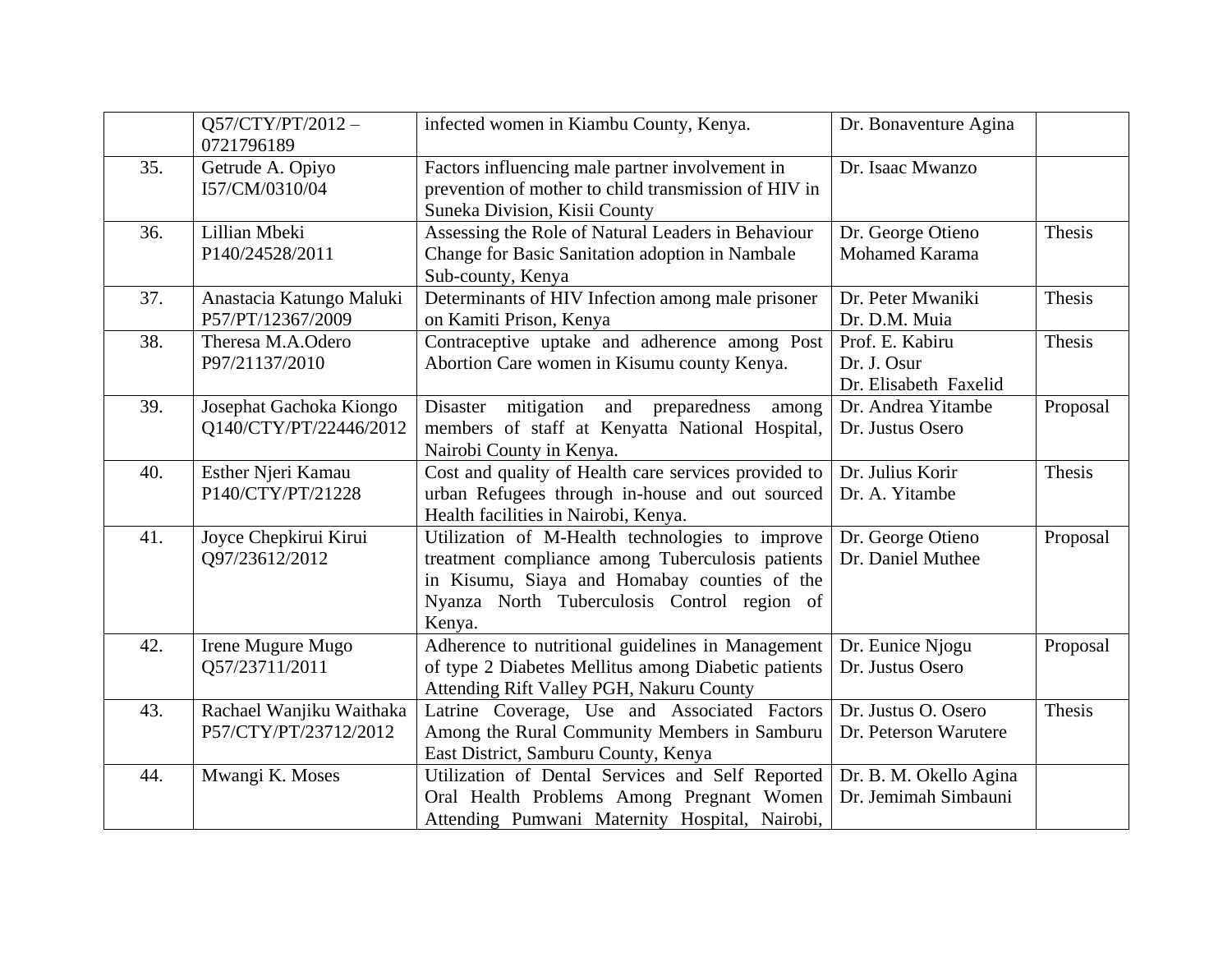|     |                          | Kenya.                                                    |                        |          |
|-----|--------------------------|-----------------------------------------------------------|------------------------|----------|
| 45. | Abdirahman<br>Abdalla    | Prevalence of Brucellosis among the local farming         | Dr. Peterson Warutere  | Proposal |
|     | Sheikh                   | communities in Central division of Mandera East           | Dr. Justus Osero       |          |
|     | Q57/CT/PT/25167/2011     | District-Mandera County.                                  |                        |          |
| 46. | Jane Kananu Kamanja      | Knowledge,<br>and<br>practices<br>$\sigma$ f<br>Attitudes | Dr. Anne Kamau         |          |
|     | 157/3762/04              | complementary feeding among mothers attending             | Dr. Eunice Njogu       |          |
|     |                          | Pediatric demonstration unit at Kenyatta National         |                        |          |
|     |                          | Hospital, Nairobi, Kenya.                                 |                        |          |
| 47. | Wamae Peter Matheri      | Assessing the impact of integrated vector control and     | Prof. E. Kabiru        | Thesis   |
|     | P97/13860/2009           | efficacy barriers in two<br>distinct<br>Highland          | Dr. A.K. Githeko       |          |
|     |                          | Ecosystems                                                | Dr. George Otieno      |          |
| 48. | Shadrack Yonge Ayeko     | Epidemiology of Tuberculosis & HIV co-infection,          | Prof. Michael Otieno   | Thesis   |
|     | P97/13625/2009           | clinical presentation and impact on Immuno                | Dr. Sharma Rekha       |          |
|     |                          | haetological parameters in Mombasa, Kenya.                |                        |          |
| 49. | James Auma Okwach        | Patient satisfaction determinants among adults            | Dr. Ongecha Francisca  |          |
|     | I57/Ol/3773/04           | accessing treatment at Mathari Hospital Nairobi,          | Dr. Otenga Wilson      |          |
|     |                          | County.                                                   |                        |          |
| 50. | Francis Ngigi Githinji   | Utilisation of herbal Products and concomitant use        | Prof. Nicholas Gikonyo |          |
|     | I57/CE/12170/04          | with conventional medicine in Githunguri Division,        | Dr. Daniel Akunga      |          |
|     |                          | Kiambu County, Kenya.                                     |                        |          |
| 51. | Peter Nyaga Karimi       | Impact HIV Test Has on Blood Donation Among               | Prof. E. Kabiru        |          |
|     | I57/0304/2005            | Para -Medical Students in Kenya. A Case Study of          | Dr. George Orinda      |          |
|     |                          | Kenya Medical Training College.                           |                        |          |
| 52. | Maumo Charles Aguba      | Nutritional problems of the elderly Tranzoia County,      | Dr. J.P. Oyore         |          |
|     |                          | Kenya.                                                    | Prof. J. Waudo         |          |
| 53. | Fahia Mohamud Yusuf      | Assessment of knowledge, attitude, practice and           | Dr. Tom Were           | Proposal |
|     | P57F/24333/2011          | preventive behavior towards tuberculosis among            | Dr. J. Osero           |          |
|     |                          | adults in Eastleigh Division, Nairobi County.             |                        |          |
| 54. | Seth K. Ndambuki         | Caregiver feeding practices and socio-economic            | Dr. H. Kimani          | Thesis   |
|     | P57/EA/23717/2011        | factors that account for nutritional status of children   | Dr. A. Gatuguta        |          |
|     |                          | under five years in Murang'a. Kenya.                      |                        |          |
| 55. | Racheal Wanjiku Waithaka | Latrine coverage, use and associated factors among        | Dr. J. Osero           | Thesis   |
|     | P57/CTY/PT/23712/2011    | the rural communities of Samburu East District.           | Dr. P. Warutere        |          |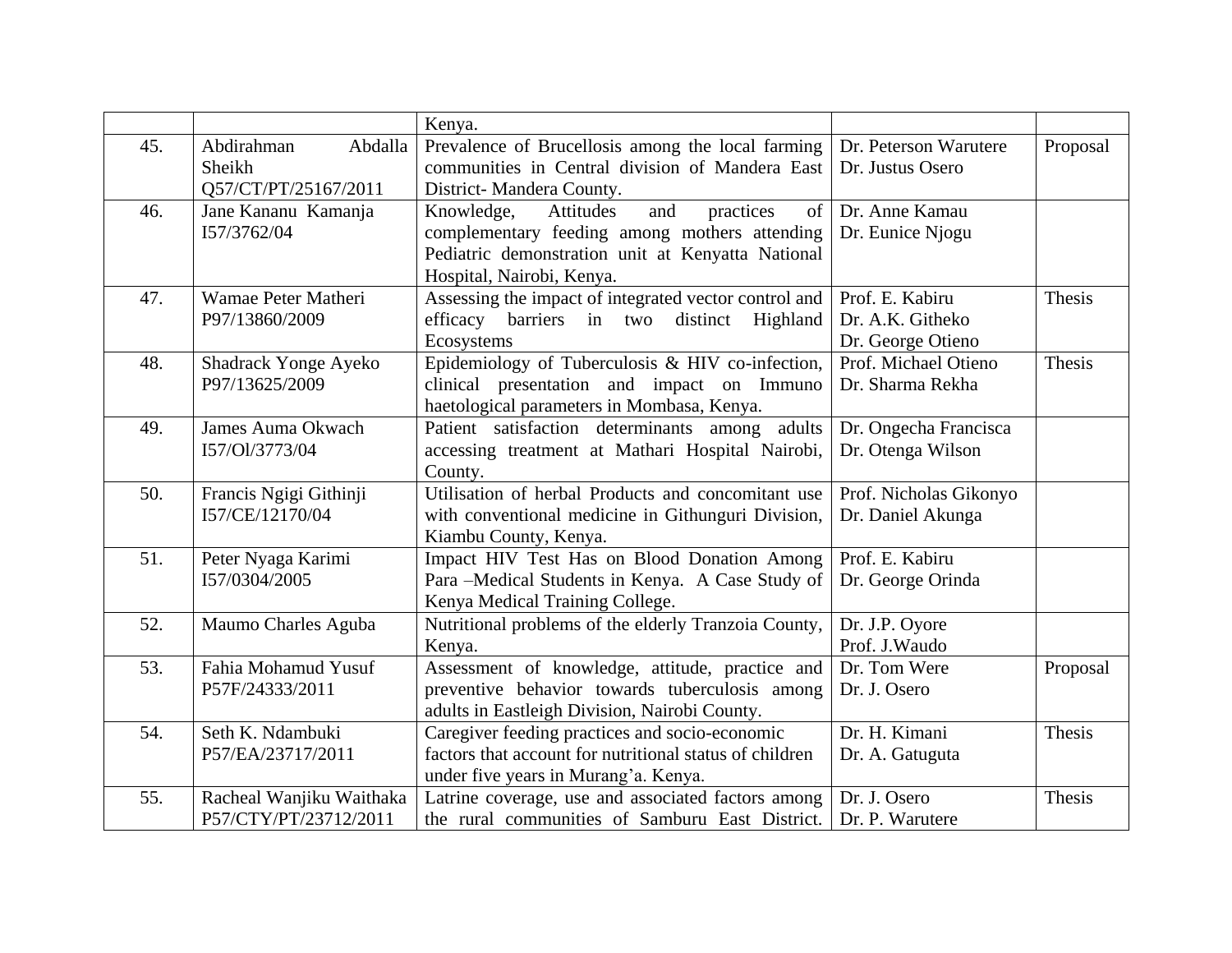|     |                                | Samburu, County, Kenya.                               |                      |          |
|-----|--------------------------------|-------------------------------------------------------|----------------------|----------|
| 56. | Annah M. Kyalo                 | Female condom uptake and acceptability among          | Dr. J. Osero         | Proposal |
|     | Q57/21919/2012                 | female university students in Nairobi County,         | Dr. A. Gatuguta      |          |
| 57. | Jackson Musembi                | Cotrimoxazole preventive therapy among HIV            | Dr. George Orinda    | Thesis   |
|     | P57/22974/2011                 | infected patients on treatment in Machakoslevel IV    | Dr. Davies Kimanga   |          |
|     |                                | hospital Machakos County, Kenya.                      |                      |          |
| 58. | <b>Christopher Chege Maina</b> | Determinants of sexual violence among young           | Dr. George Ochieng   | Thesis   |
|     | P57/22968/2011                 | people in Naivasha District, Nakuru County, Kenya.    | Dr. Justus Osero     |          |
| 59. | Nyaga James Njiru              | Environmental and Teachers related determinants       | Dr. Daniel Akunga    | Thesis   |
|     | P5713559/2009                  | affecting the latrine coverage and quality in public  | Dr. Ngethe Muhoho    |          |
|     |                                | Primary Schools in Tranzoia East District, Kenya.     |                      |          |
| 60. | Rickie G. Karooko              | Assessing of community-Based Health information       | Dr. George Otieno    | Proposal |
|     | Q140/CTY/PT/22445/12           | Data Quality and Collection Methodology from          | Dr. A. Yitambe       |          |
|     |                                | Naivasha community units Nakuru County Kenya.         |                      |          |
| 61. | Muia Mwikali                   | Utilization of sexual and reproductive health         | Dr. Margaret Keraka  |          |
|     | I57/CE/12169/04                | services among Secondary School students in Wote      | Dr. Sharma Rekha     |          |
|     |                                | Division, Makueni District.                           |                      |          |
| 62. | Kimosop<br>Duncan              | Patterns and determinants of unintentional injuries   | Dr. Harun Kimani     | Thesis   |
|     | Kibogongo                      | among children a case study of Machakos Level 5       | Dr. James Ochieng    |          |
|     | P57/10535/2008                 | Hospital                                              | <b>Human Anatomy</b> |          |
| 63. | Peter Nyaga Karimi             | Impact HIV Test Has on Blood Donation Among           | Prof. E. Kabiru      |          |
|     | I57/0304/2005                  | Para -Medical Students in Kenya. A Case Study of      | Dr. George Orinda    |          |
|     |                                | Kenya Medical Training College.                       |                      |          |
| 64. | Wamae Peter Matheri            | Assessing the impact of integrated vector control and | Prof. E. Kabiru      | Thesis   |
|     | P97/13860/2009                 | barriers in two<br>efficacy<br>distinct<br>Highland   | Dr. A.K. Githeko     |          |
|     |                                | Ecosystems                                            | 0722849382           |          |
|     |                                |                                                       | Dr. George Otieno    |          |
| 65. | Jane Wanjiru Wamae             | Prevalence of type 2 diabetes among voluntary Non     | Dr. Justus Osero     | Proposal |
|     | Q57/CTY/PT/20578/12            | Remunerated Blood Donors in Nairobi.                  |                      |          |
| 66. | Reba Nanjala Wekesa            | Utilization of the Health Information Management      | Prof. Karama         | Thesis   |
|     | P57/PT/13599/2009              | System by Community Health Workers in the             | Dr. George Otieno    |          |
|     |                                | AMREF Facility, Kibera.                               |                      |          |
|     |                                |                                                       |                      |          |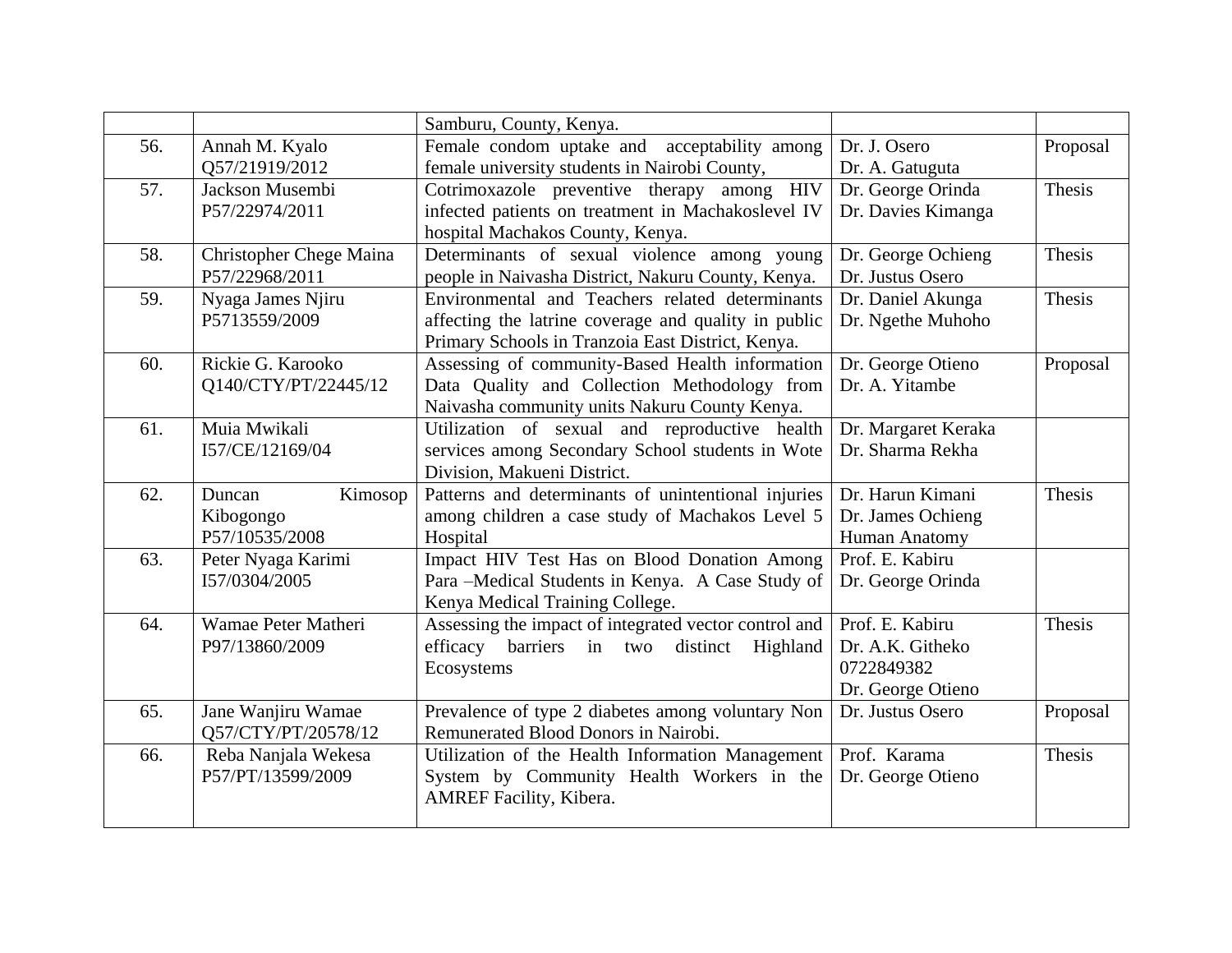| 67. | Muthee Justus Maitethia<br>P57/CTY/PT/23708/2011   | Utilization of long term and Permanent family<br>planning methods in Westlands, District, Nairobi<br>County.                                 | Dr. Tom Were                               |          |
|-----|----------------------------------------------------|----------------------------------------------------------------------------------------------------------------------------------------------|--------------------------------------------|----------|
| 68. | Mutuku Joyce Nzilani<br>157/11022/04               | Complementary Feeding and Nutritional status<br>among children aged 6-23 months in Marsabit<br>County, Kenya.                                | Dr. Justus Osero                           | Proposal |
| 69. | Shadrack Yonge<br>Ayeko<br>(PhD)<br>P97/13625/2009 | Epidemiology of Tuberculosis & HIV co-infection,<br>clinical presentation and impact on Immuno<br>haetological parameters in Mombasa, Kenya. | Prof. Michael Otieno<br>Dr. Sharma Rekha   | Thesis   |
| 70. | Anastacia Katungo Maluki<br>P57/PT/12367/2009      | Determinants of HIV Infection among male prisoner<br>on Kamiti Prison, Kenya                                                                 | Dr. Peter Mwaniki<br>Dr. D.M. Muia         | Thesis   |
| 71. | Ann Mbula Maviti<br>P57/CTY/PT/23667/2011          | Assessing male involvement in family planning and<br>its influence on uptake of long-term contraceptives<br>in kitui central, Kenya,         | Prof. Micheal Otieno<br>Dr. Justus Osero   | Proposal |
| 72. | Fredrick Kyalo Ngemu<br>P57/22967/2011             | Occupational health and safety practices among<br>beauty salon workers in Kilome Constituency,<br>Kenya                                      | Dr. Justus Osero<br>Dr. Pacificah Okemwa   | Proposal |
| 73. | Nyawira Edith<br>P57/CTY/PT/23704/2011             | Utilization of interventions leading to zero<br>transmission of mother-child HIV/AIDS among HIV<br>infected women in Narok County            | Dr. Harun Kimani<br>Prof. BM Okello Agina  | Proposal |
| 74. | Stephen Mwangi Gachigi<br>I57/CM/0254/2004         | Hepatitis B vaccination uptake among workers in<br>health care facilities in Nyandarua County, Kenya.                                        | Prof. Ephantus Kabiru<br>Dr. Daniel Akunga | Thesis   |
| 75. | Gilbert Koome Rithaa<br>Q140/CTY/PT/26322/2013     | Measurements of technical efficiency and its<br>determinants of Public Hospital settings in Kenya.                                           | Dr. George Kosimbei<br>Dr. Andrea Yitambe. | Proposal |
| 76. | Filarmine W. Muiruri<br>H57/PT/13543/2009          | Determinants of utilization of active management of<br>third stage of labour (AMTSL) IN Kiambu County                                        | Prof. B.M. Okello Agina<br>Dr. Jackim Osur | Thesis   |
| 77. | Malkia Moraa Abuga<br>Q57/CTY/PT/23662/11          | Evaluation of consumer food hygiene and safety<br>practices in households in Langata Sub-County,<br>Nairobi County.                          | Dr. Jackim M. Nyamari<br>Dr. Joan Njagi    | Proposal |
| 78. | Mukui Antony Kimata<br>O57/CTY/PT/20592/2012       | Injury and social correlates of Alcohol among<br>alcohol abusers in Githunguri Sub County, Kiambu                                            | Dr. Peterson Warutere<br>Dr. Justus Osero  | Proposal |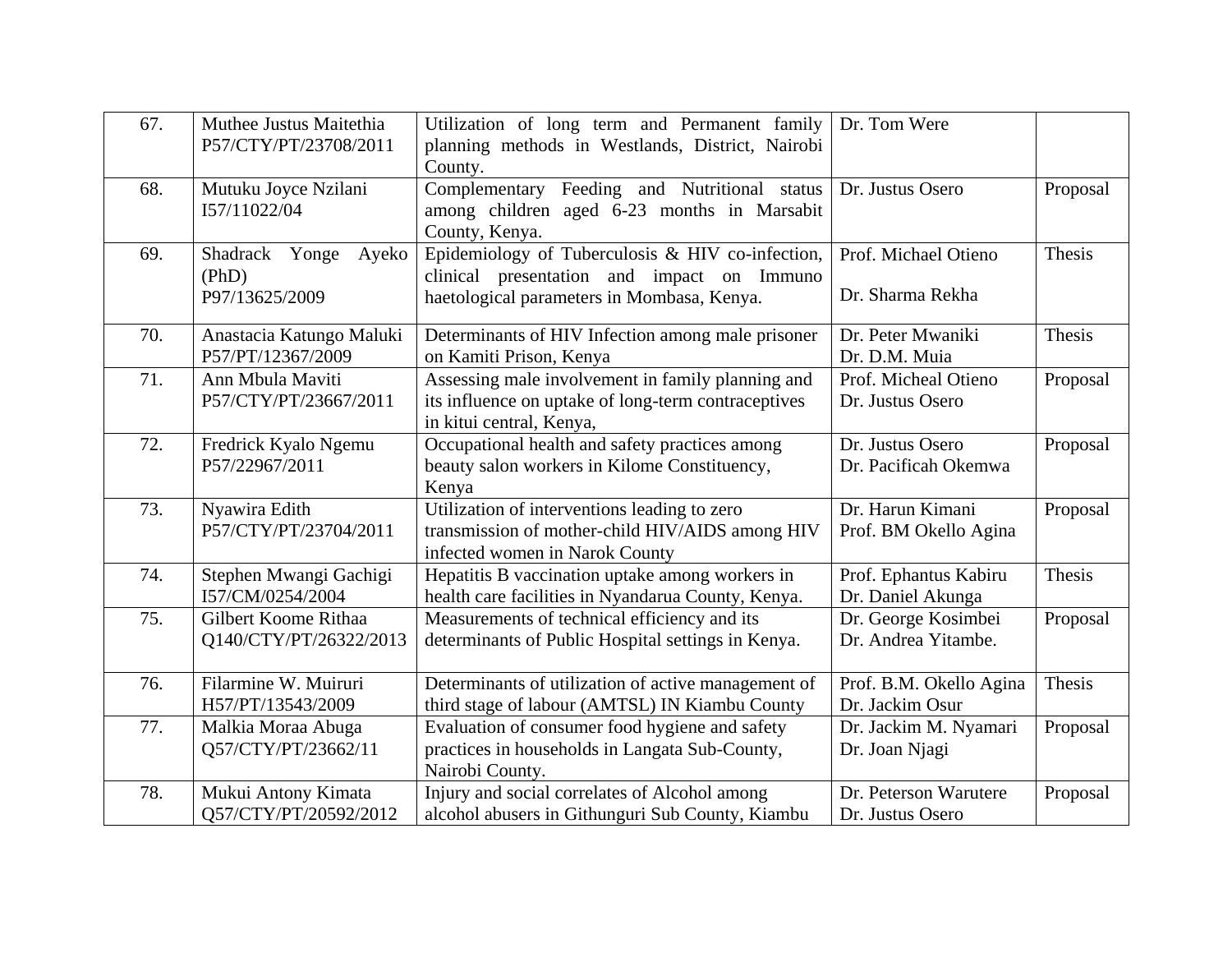|     |                          | County                                               |                        |          |
|-----|--------------------------|------------------------------------------------------|------------------------|----------|
| 79. | Jackline Nyaberi         | Evaluation of the implementation of free maternal    | Dr. George O. Otieno   | Ph.D     |
|     | Q97/20283/2012           | services policy in Public Hospitals in Nyanza        | Dr. Margret Keraka     |          |
|     |                          | Region, Kenya.                                       | Dr. Justus O. Osero    |          |
| 80. | Hiutu<br>John<br>Mwangi  | Determinants of visual inspections screening         | Prof. E. W. Kabiru     | Thesis   |
|     | P57/20214/2010           | methods of cervical cancer uptake in Kitui Central   | Dr. Albert G. Gachau   |          |
|     |                          | District, Kenya                                      |                        |          |
| 81. | Miriti<br>M.<br>Mercy    | Evaluation of sustainability of donor supported      | Dr. Jackim M. Nyamari  | Proposal |
|     | Q57/CTY/PT/20560/12      | water supply in Mashuru Sub-County, Kajiado          | Prof. M. Karama        |          |
|     |                          | County                                               |                        |          |
| 82. | Dorcah Kwambuka Okinyi   | Nutritional status among geriatrics in Nyamira Sub-  | Dr. Justus Osero       | Proposal |
|     | Q57/25800/2013           | County, Kenya                                        | Dr. Drusilla Makworo   |          |
| 83. | Anastacia Katungo Maluki | Determinants of HIV Infection among male prisoner    | Dr. Peter Mwaniki      | Thesis   |
|     | P57/PT/12367/2009        | on Kamiti Prison, Kenya                              | Dr. D.M. Muia          |          |
| 84. | Stephen Mwangi Gachigi   | Hepatitis B vaccination uptake among workers in      | Prof. Ephantus Kabiru  | Thesis   |
|     | I57/CM/0254/2004         | health care facilities in Nyandarua County, Kenya.   | Dr. Daniel Akunga      |          |
| 85. | Rithaa<br>Gilbert Koome  | Measurements of technical efficiency and its         | Dr. George Kosimbei    | Proposal |
|     | Q140/CTY/PT/26322/2013   | determinants of Public Hospital settings in Kenya.   | Dr. Andrea Yitambe.    |          |
|     |                          |                                                      |                        |          |
| 86. | Maureen Musimbi Akolo    | Adherence to positive health, Dignity and preventive | Dr. Justus Osero       | Proposal |
|     | Q57/CTY/PT/26064/2013    | practices among index partner in HIV Zero-           | Dr. Joshua Kimani      |          |
|     |                          | discordance relationship in Nairobi County.          |                        |          |
| 87. | Edwina Anyango Ouma      | Road safety factors among motorcyclists related to   | Dr. Kinuthia Gichuhi   | Proposal |
|     | Q57/CTY/PT/20597/2012    | road traffic accidents in Kasarani Sub-County.       | Dr. Joan Njagi         |          |
| 88. | Mungai<br>Samuel         | Prevalence of cardiometabolic syndrome risk factors  | Dr. Robert Muniu       | Proposal |
|     | Q57/PT/CTY/20574/2012    | among university students attending Kenyatta and     | Dr. Gilbert M. Munyoki |          |
|     |                          | Mount Kenya University.                              |                        |          |
| 89. | Mumbua<br>Annah<br>Kyalo | Utilization of personal protective equipment among   | Dr. Justus Osero       | Proposal |
|     | Q57/21919/2012           | food processing workers in food manufacturing        | Dr. Peterson Warutere  |          |
|     |                          | industries in Nairobi County, Kenya.                 |                        |          |
| 90. | Anastacia Katungo Maluki | Determinants of HIV Infection among male prisoner    | Dr. Peter Mwaniki      | Thesis   |
|     | P57/PT/12367/2009        | on Kamiti Prison, Kenya                              | Dr. D.M. Muia          |          |
| 91. | Mumbi<br>Hiuhu<br>Esther | Relationship between umbilical cord care factors and | Dr. George Otieno      | Thesis   |